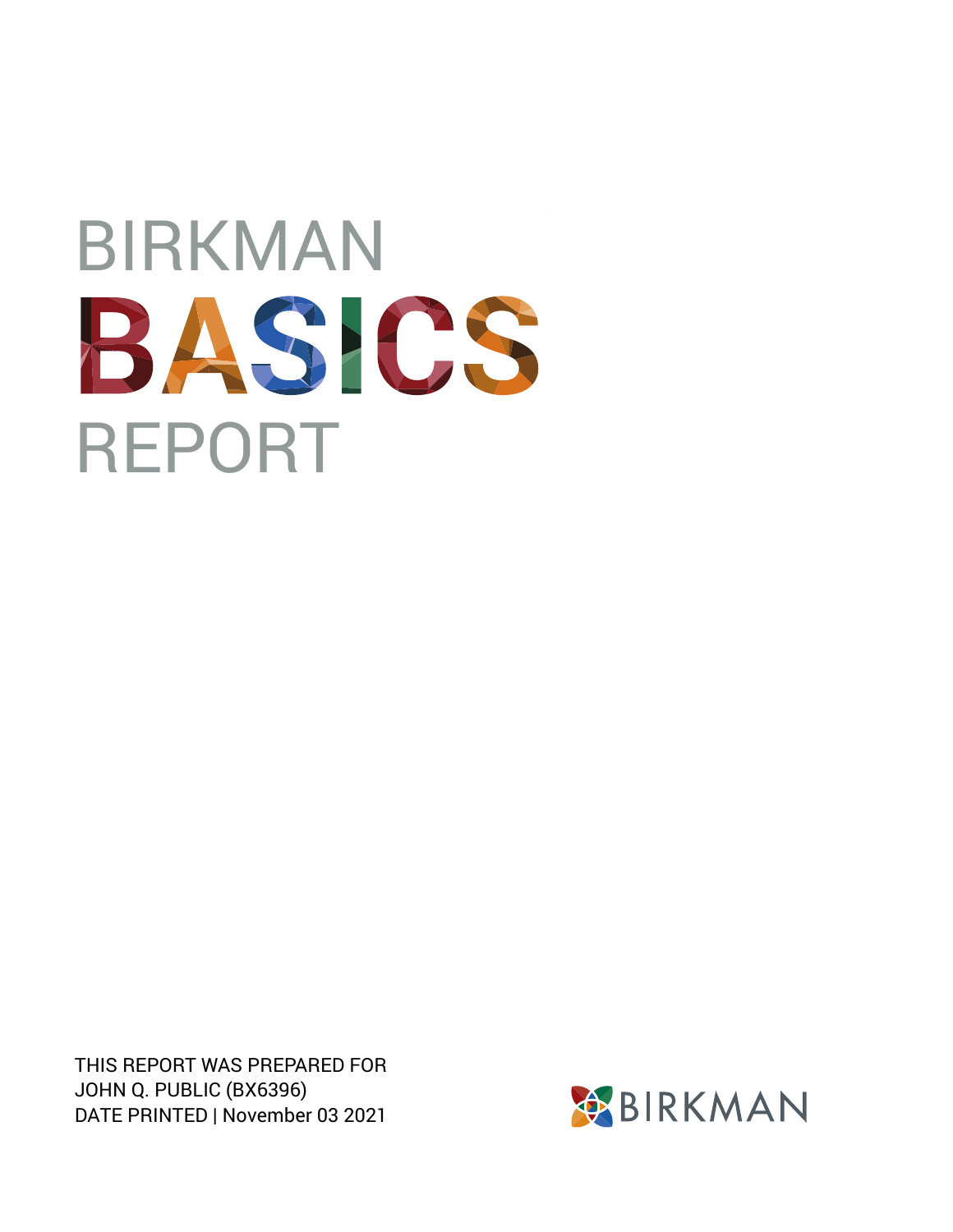

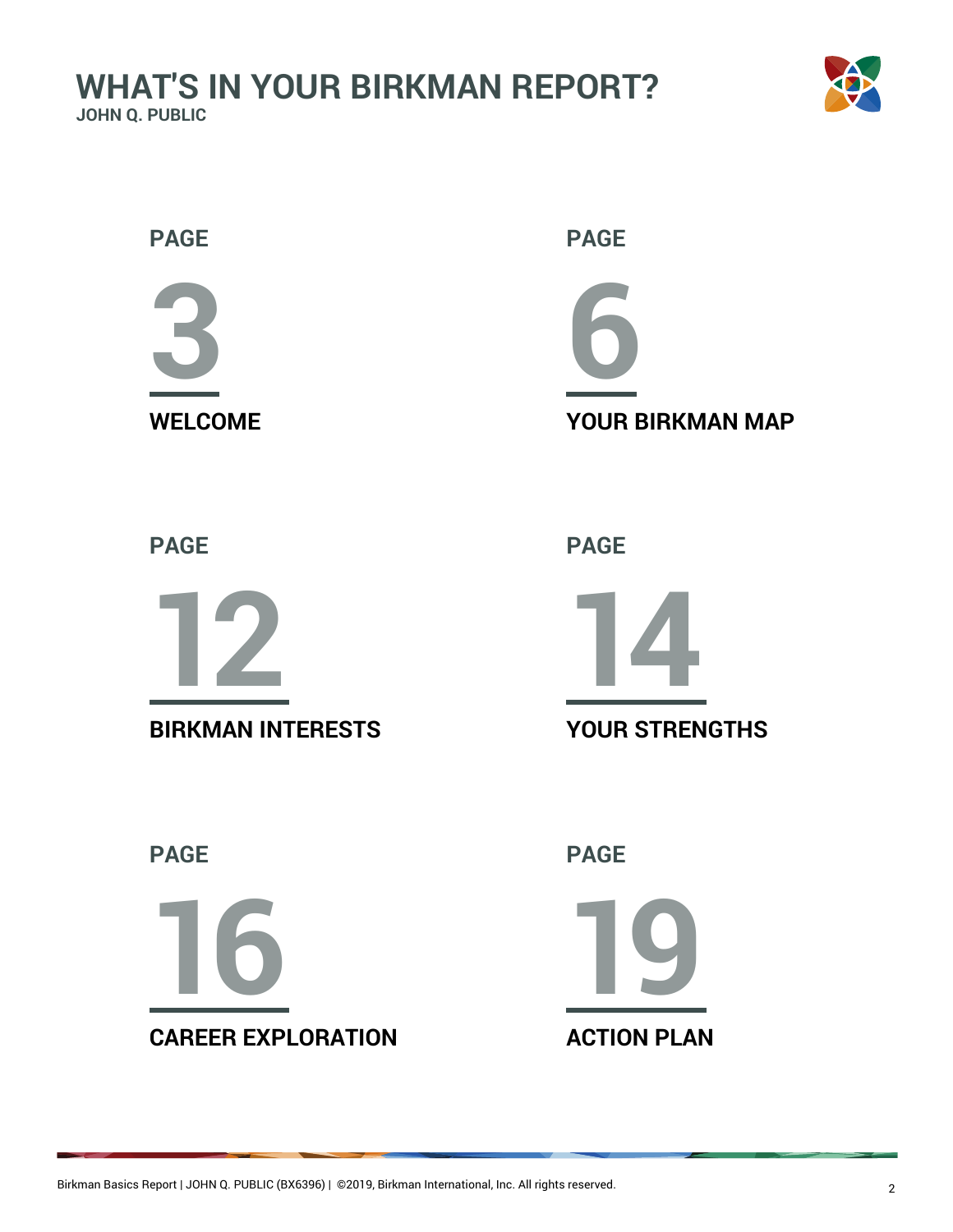# <span id="page-2-0"></span>WELCOME

This section provides background information on The Birkman Method® and outlines the purpose and benefits of your Basics Report.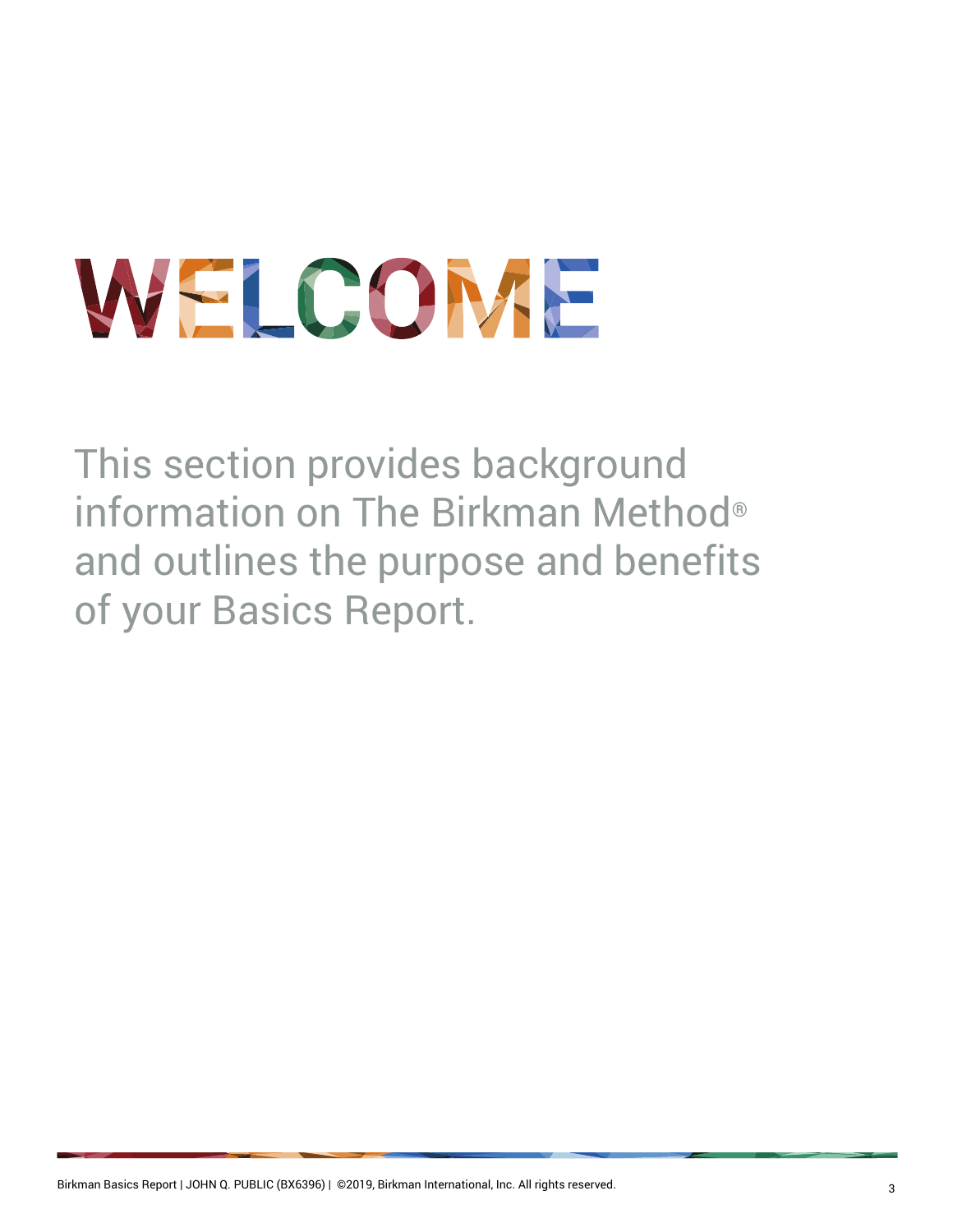

## **Background**

The Birkman Method is a powerful tool that identifies your strengths, behaviors, motivations, and interests.

#### **The Birkman Method is reliable.**

This means that the results of the assessment remain relatively stable over time.

#### **The Birkman Method is valid.**

This means that statistical studies have been conducted to ensure that the assessment measures what is intended.

## **Purpose**

When you have finished reviewing your report you will know more about yourself, what makes you unique, and how this impacts you and those with whom you interact. Being empowered by this information will help you in virtually all parts of your life.

#### **Specific benefits include:**

- Learning what interests you at work and at home
- Discovering what behaviors others notice about you
- Articulating your unique strengths and opportunities
- Exploring your career interests with scientificallybacked data

What do you hope to learn from your Birkman Basics Report?

For over **65 years,** The Birkman Method® has been helping people reach further with our unique yet scientific approach to behavioral & occupational assessments. Used by millions of people and the **world's best companies** to:

- > develop leaders
- > improve teamwork
- > explore careers
- > select talent
- > increase sales and productivity

Birkman Basics Report | JOHN Q. PUBLIC (BX6396) | ©2019, Birkman International, Inc. All rights reserved. 4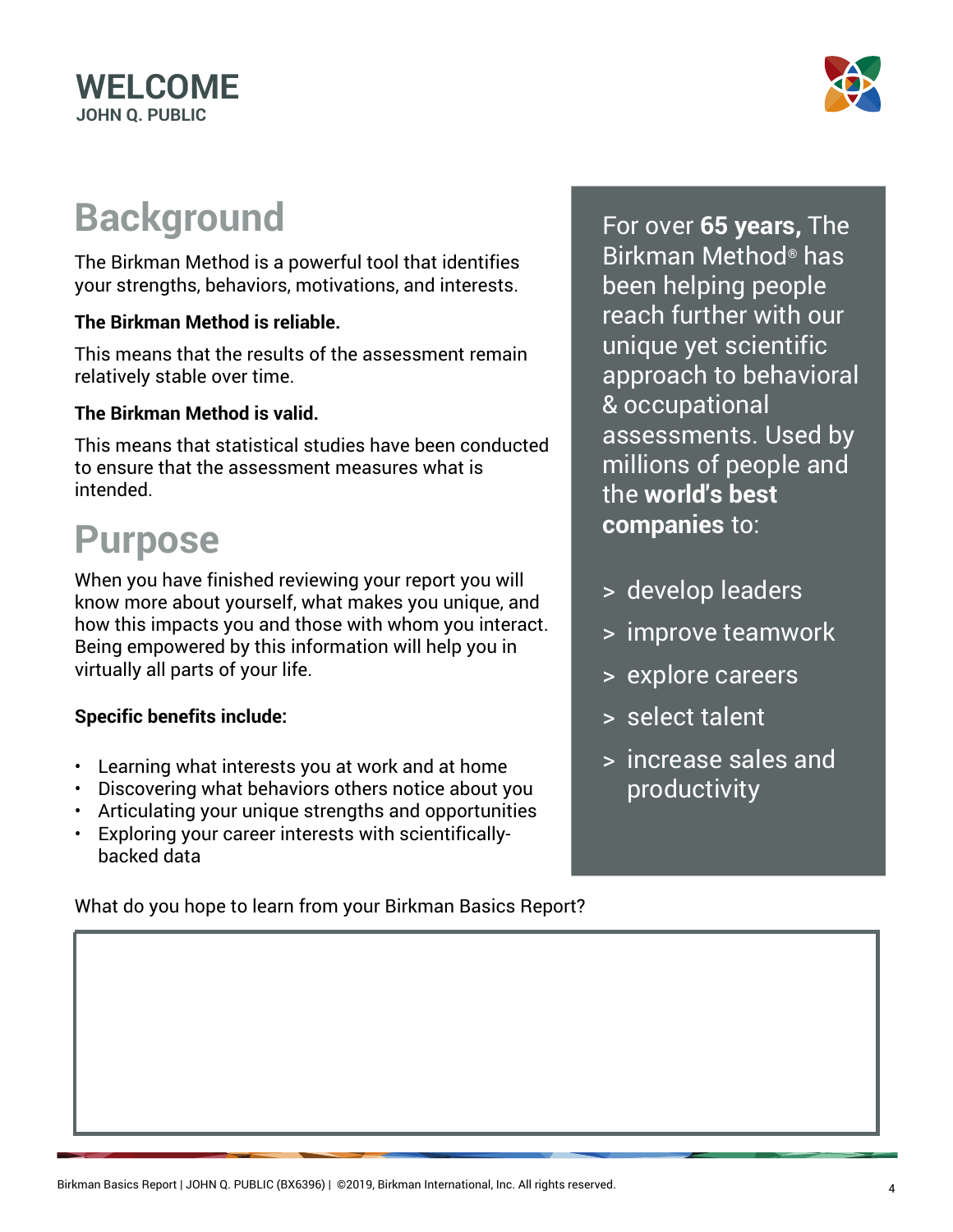#### **BIRKMAN COLOR KEY JOHN Q. PUBLIC**



We take these four colors seriously at Birkman. Our use of color becomes shorthand for understanding fundamental differences between people. Below is a breakdown of the significance of each Birkman color.

## **DOER**

**RED**

**YELLOW**

RED is the Birkman color for people who prefer to make quick decisions and get results. Reds are direct and actionoriented and give full attention to the task at hand. Reds enjoy building, working with their hands, organizing people and projects, solving practical problems, and producing an end product they can see and feel. Reds are objective, energetic, commanding and enjoy team competition. Reds get results through action.

## **COMMUNICATOR**

GREEN is the Birkman color for people with a strong desire to communicate and work with people. Every time you see a Green, they are selling, persuading, promoting, motivating, counseling, teaching or working with people to get results. Greens who believe in a product, service or idea can communicate about it with ease and a natural confidence. If you want someone to win friends and influence people, a Green is your person for the job.

## **GREEN**

## **ANALYZER**

YELLOW is the Birkman color for people who love working with processes, details, definitions and rules. Yellows enjoy doing careful and detailed calculations, scheduling, recordkeeping, and establishing systematic procedures. They are usually comfortable with numbers, place a high priority on being fair, and are cautious and thorough in analysis. Yellows are task-oriented and often prefer indirect communication methods including forms, rules and regulations. If you need to get organized, find a Yellow.

## **THINKER**

BLUE is the Birkman color for the concept and idea person. Blues love innovation, being creative and long-term planning. They enjoy abstract thinking and discovering new ways to solve problems. Blues thrive on generating fresh ideas and coming up with the most viable solutions for the problem at hand. Blues tend to be introspective, and while they love originality and innovation, they may need to be around other creative individuals to trigger the spark.

## **BLUE**

Birkman Basics Report | JOHN Q. PUBLIC (BX6396) | ©2019, Birkman International, Inc. All rights reserved. 5 5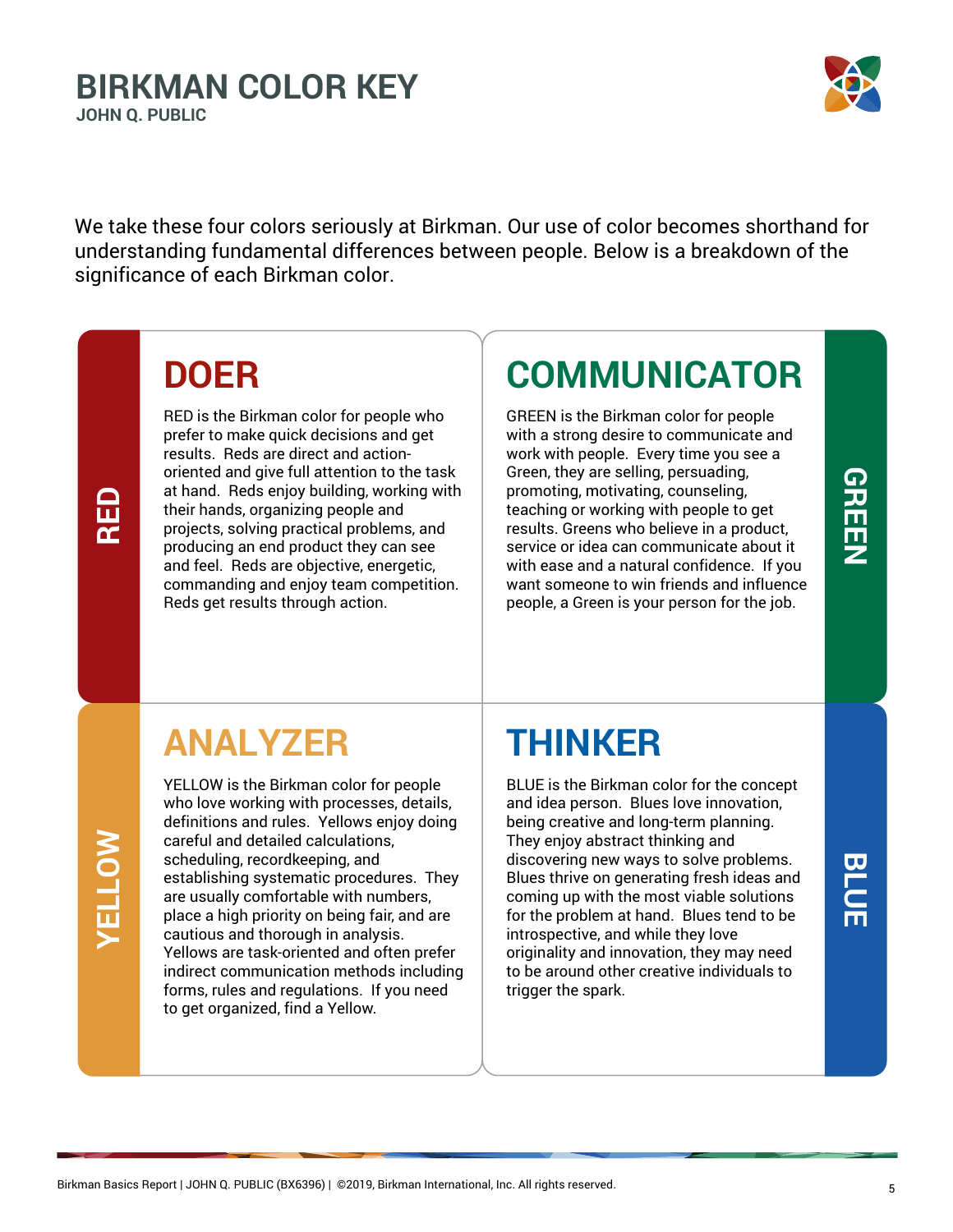## <span id="page-5-0"></span>YOUR BIRKMAN MAP

Your Birkman Map® provides an aerial view of who you are and allows you to see how and where you fit into the big picture.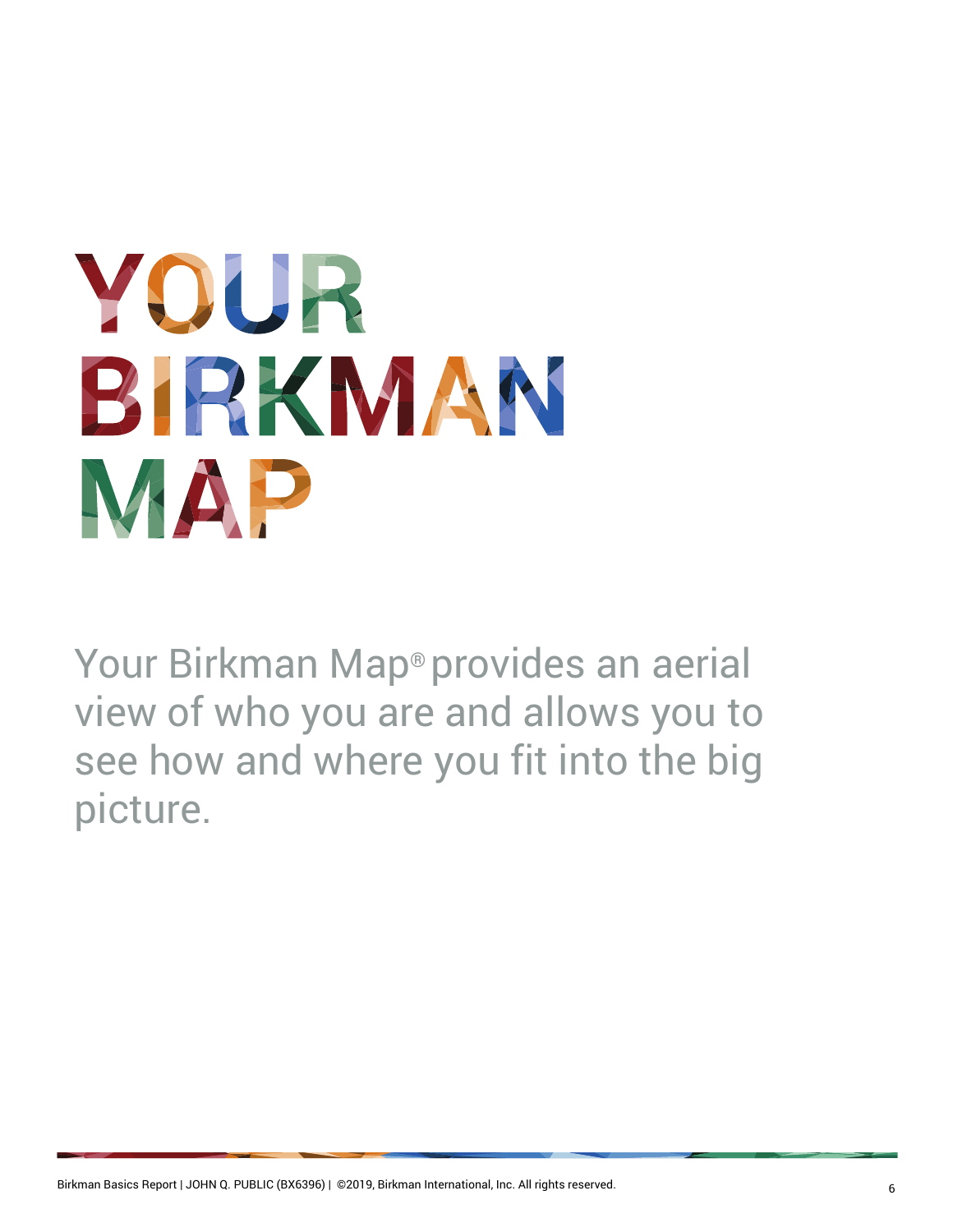### **BIRKMAN MAP**

**JOHN Q. PUBLIC**



The Symbols on your Birkman Map identify who you are on two key dimensions. The placement of the symbol within a color quadrant represents the degree to which you display similarities to that color quadrant. The left and the right sides of the map (horizontal axis) represent your preference for dealing with tasks or people. The top and the bottom (vertical axis) represent whether you are more extroverted or introverted in your style.



**INTERESTS** - The Asterisk represents what you like to do and where you gravitate in terms of activities you enjoy.



**USUAL BEHAVIOR** - The Diamond represents how you usually behave. These are your strengths, and they compose your best, most productive style. This is how other people see you. Usual Behavior is how you act when your Needs have been met.

**NEEDS** - The Circle represents how you need to be or expect to be treated by other people and your environment. Needs often remain hidden or invisible to others.

**STRESS BEHAVIOR** - The Square represents your frustrated behavior. This is your reactive, unproductive style. Stress Behavior is how you act when your Needs have not been met for an extended period of time. You may see some of the challenges you face arise here.

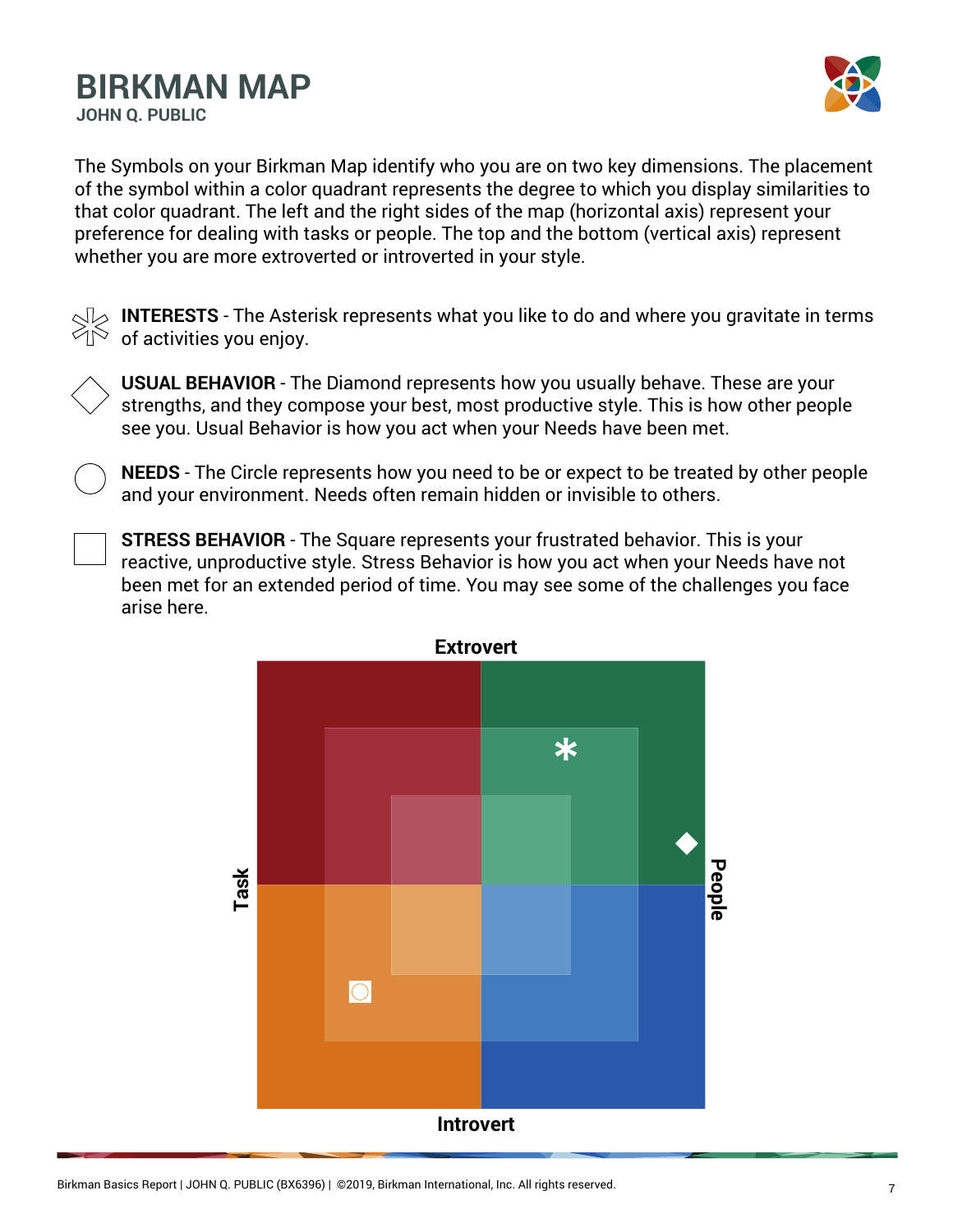

### **EXPLANATION OF YOUR INTERESTS (THE ASTERISK)**

The kinds of activities you prefer are described by the Asterisk. Your Asterisk is in the GREEN quadrant. You probably enjoy very people-centered activities.

Interests in the GREEN quadrant include: Your Asterisk shows that you like to:

- **•** selling and promoting
- **•** persuading
- **•** motivating people
- **•** counseling or teaching
- **•** working with people

- **•** sell or promote
- **•** direct people
- **•** motivate people
- **•** build agreement between people
- **•** persuade, counsel or teach

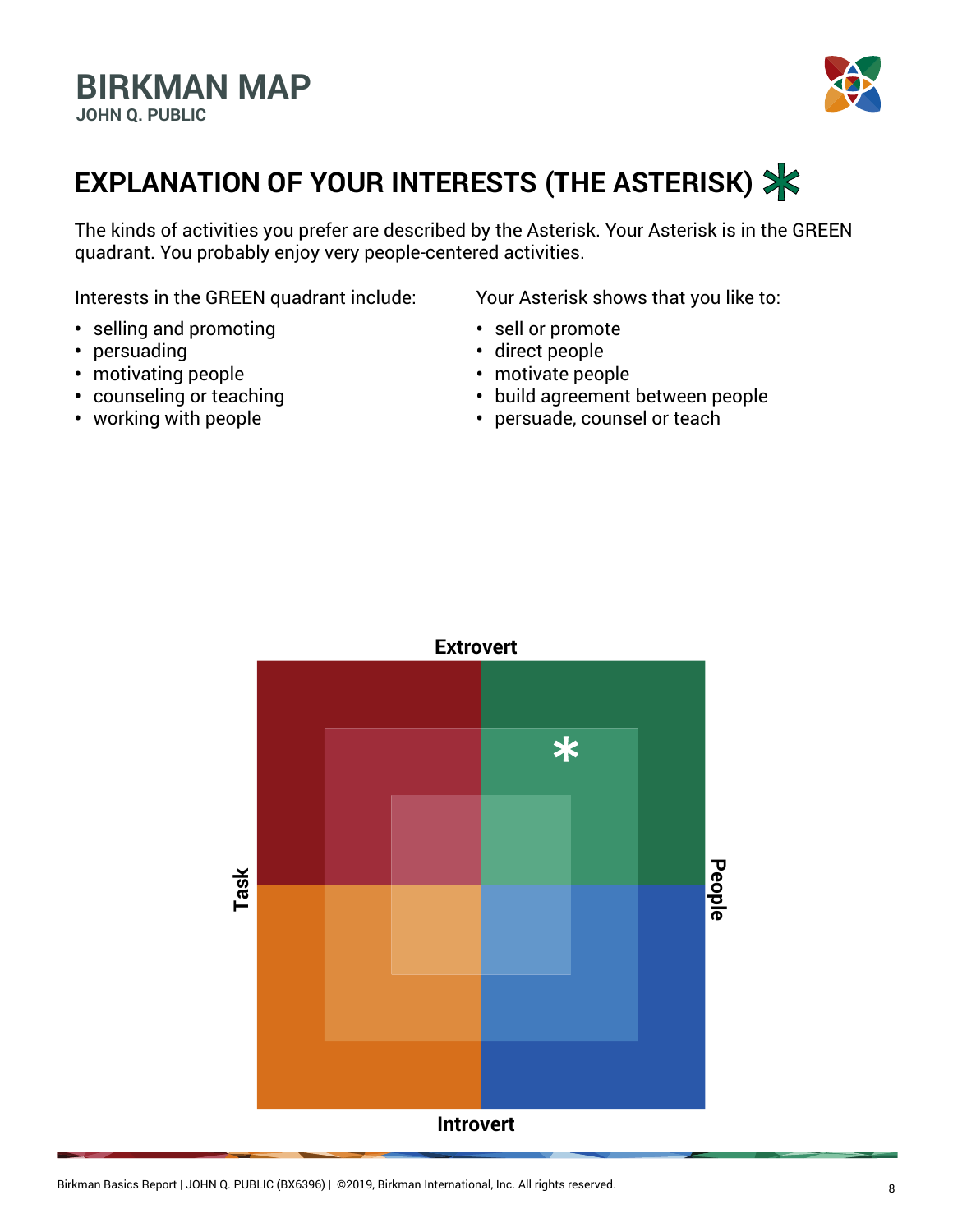

### **EXPLANATION OF YOUR USUAL BEHAVIOR (THE DIAMOND)**

The productive way you set about your tasks is described by the Diamond. Your Diamond is in the GREEN quadrant, but it is also fairly close to the Blue quadrant. When you are working effectively, you are generally persuasive and insightful.

Usual Behaviors in the GREEN quadrant include being:

- **•** competitive
- **•** assertive
- **•** flexible
- **•** enthusiastic about new things

Your Diamond shows that you are usually:

- **•** responsive and independent
- **•** flexible and enthusiastic

Your Diamond shows that you also tend to be:

- **•** selectively sociable
- **•** thoughtful
- **•** optimistic

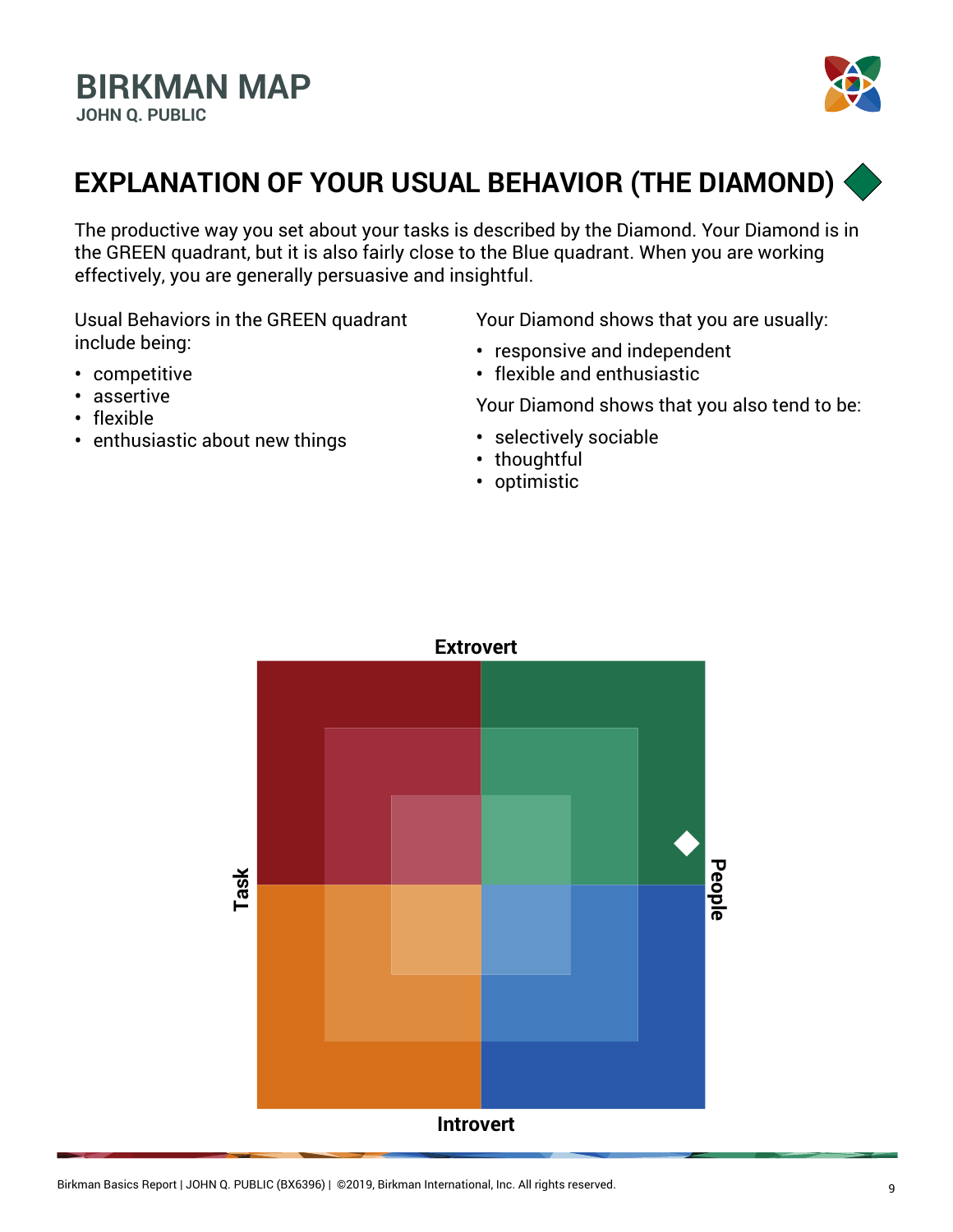

### **EXPLANATION OF YOUR NEEDS (THE CIRCLE)**

The support you need to develop your Usual Behavior is described by the Circle. Your Circle is in the YELLOW quadrant. To be most effective, you respond best to people who are orderly and consistent.

Those with Needs in the YELLOW quadrant want others to:

- **•** encourage an organized approach
- **•** permit concentration on tasks
- **•** offer an environment of trust
- **•** be consistent

Your Circle shows you are most comfortable when people around you:

- **•** tell you the rules
- **•** don't interrupt you unnecessarily
- **•** are democratic rather than assertive
- **•** encourage trust and fairness
- **•** invite your input

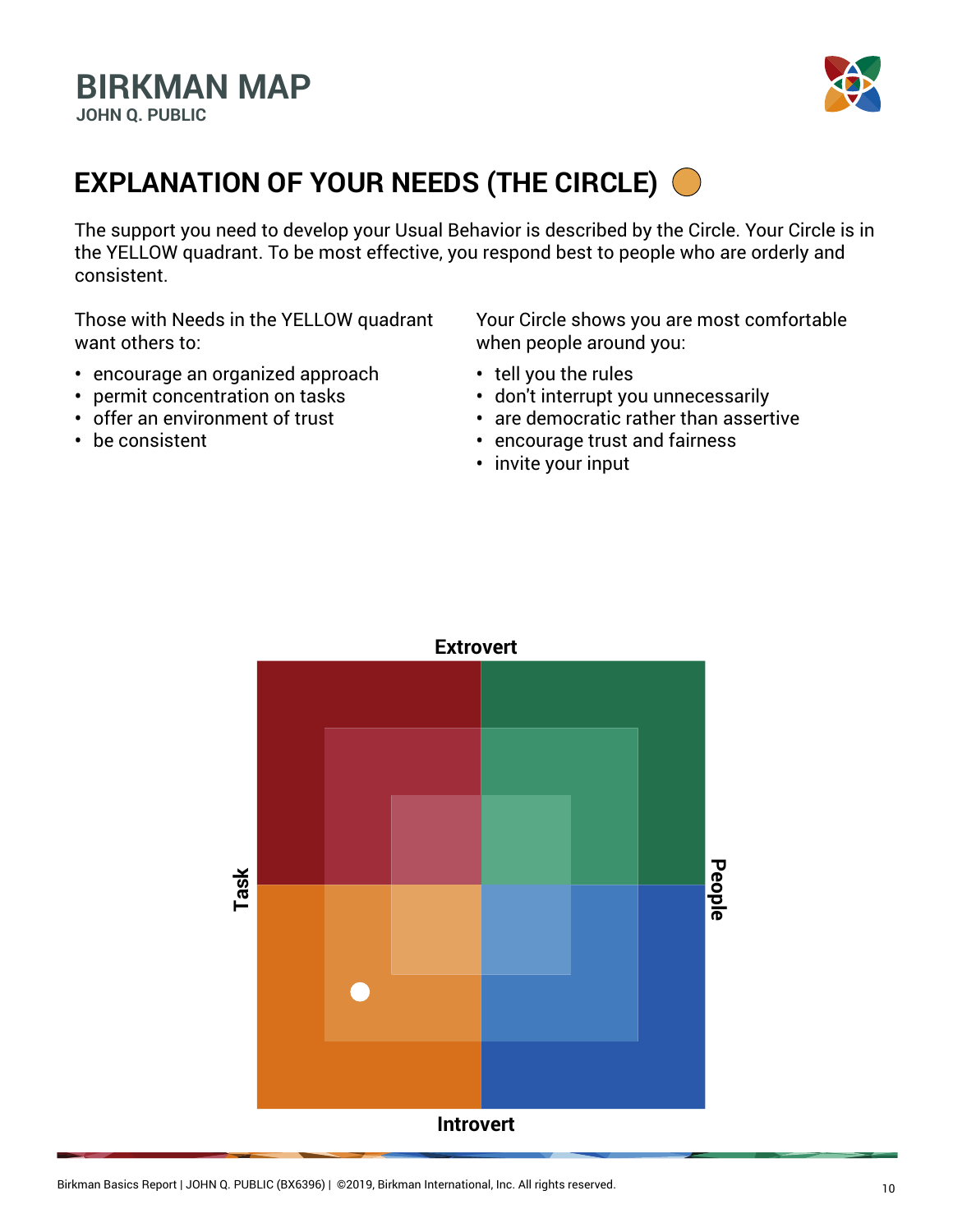

### **EXPLANATION OF YOUR STRESS BEHAVIOR (THE SQUARE)**

Your Stress Behavior is described by the Square. Your Square is in the YELLOW quadrant. When people don't deal with you the way your needs suggest, you may become inflexible and resist change.

Those with Stress Behaviors in the YELLOW quadrant:

- **•** become over-insistent on rules
- **•** resist necessary change
- **•** are reluctant to confront others
- **•** may be taken in

Your Square shows that under stress you may become:

- **•** over-controlling
- **•** resistive to change
- **•** conforming
- **•** quietly resistive
- **•** rigid

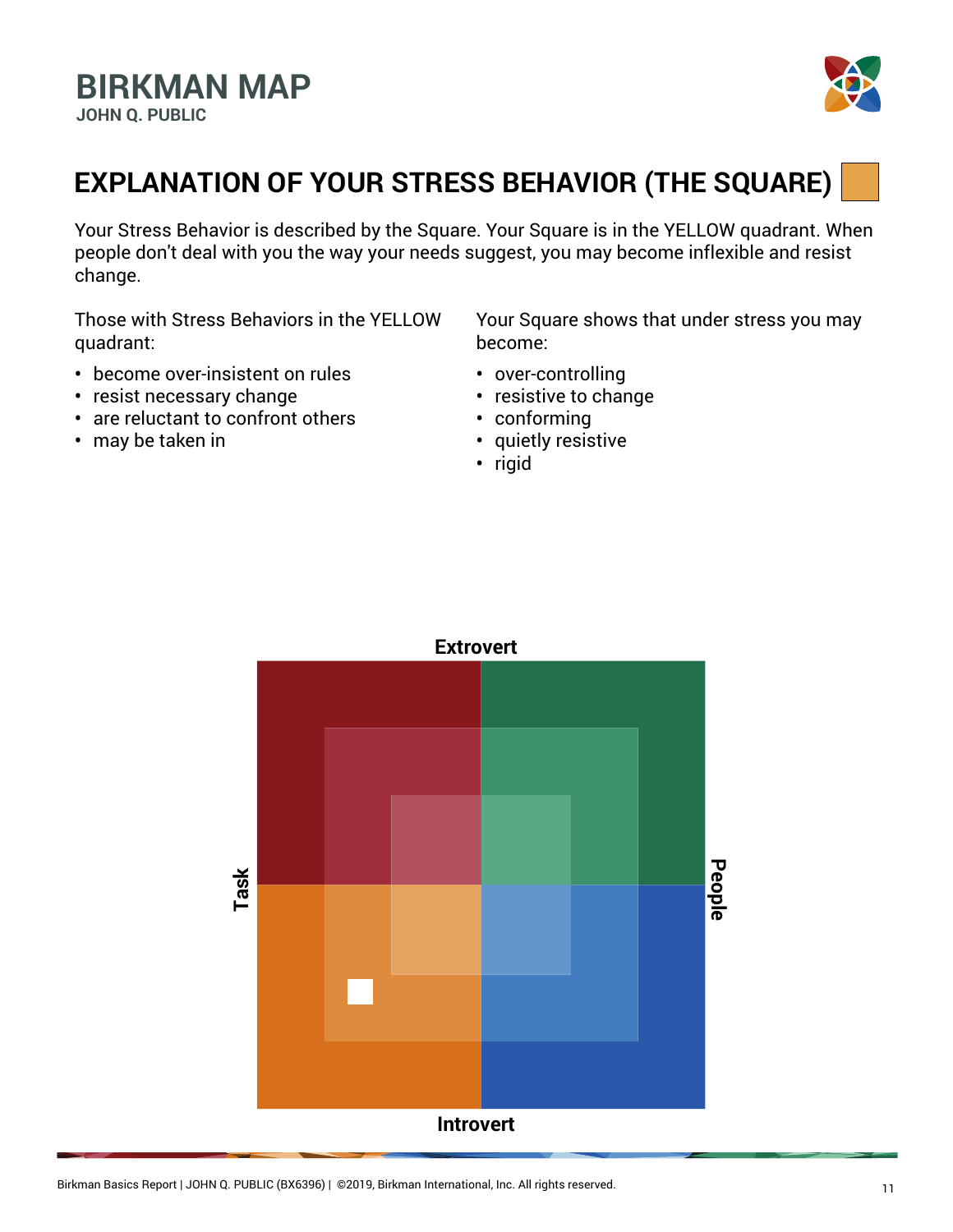## <span id="page-11-0"></span>YOUR INTERESTS

This section looks at your interests. High scores indicate activities you enjoy. Low scores indicate areas you would prefer to avoid. Interests do not always translate to skill but do represent important motivators.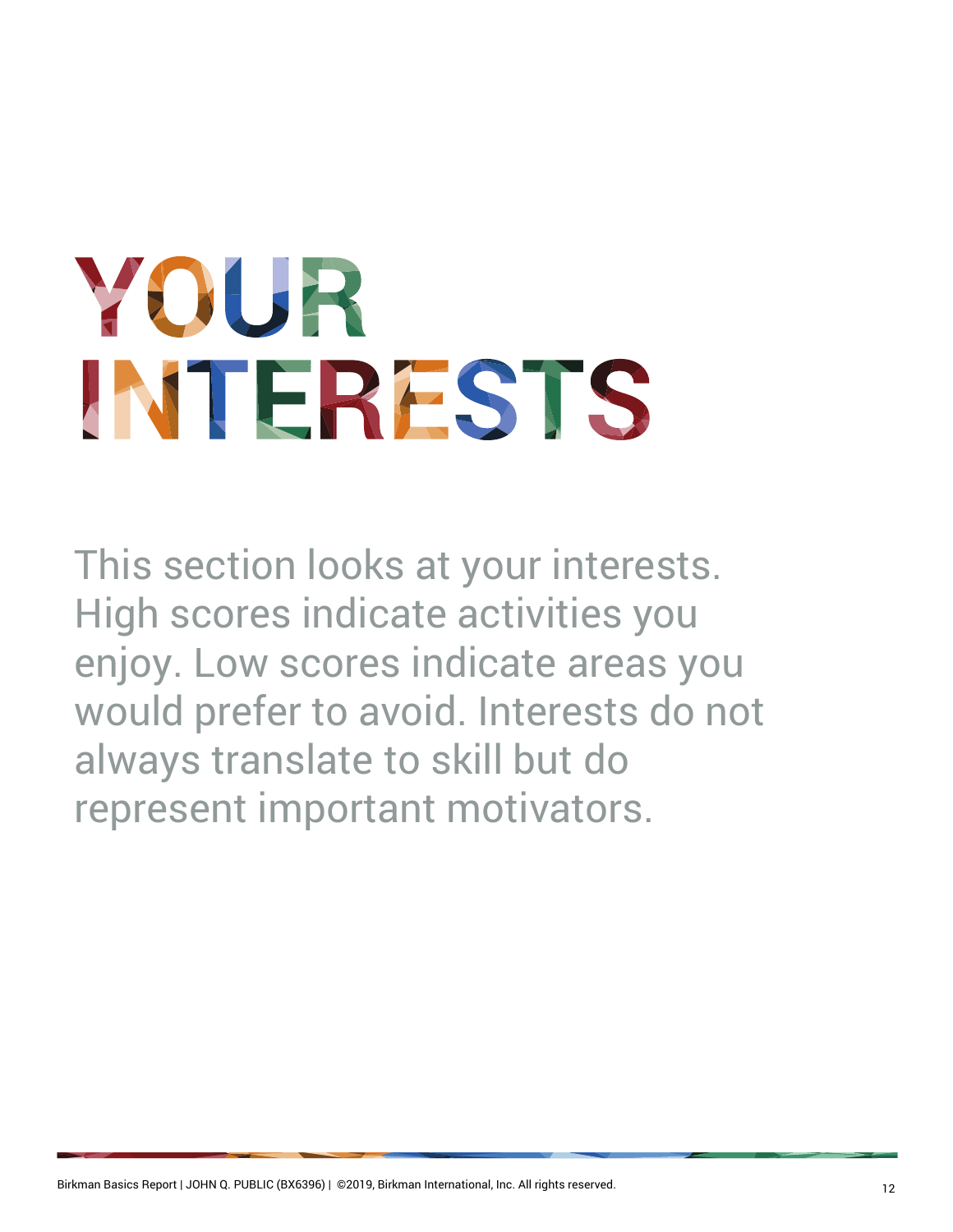## **BIRKMAN INTERESTS**

**JOHN Q. PUBLIC**



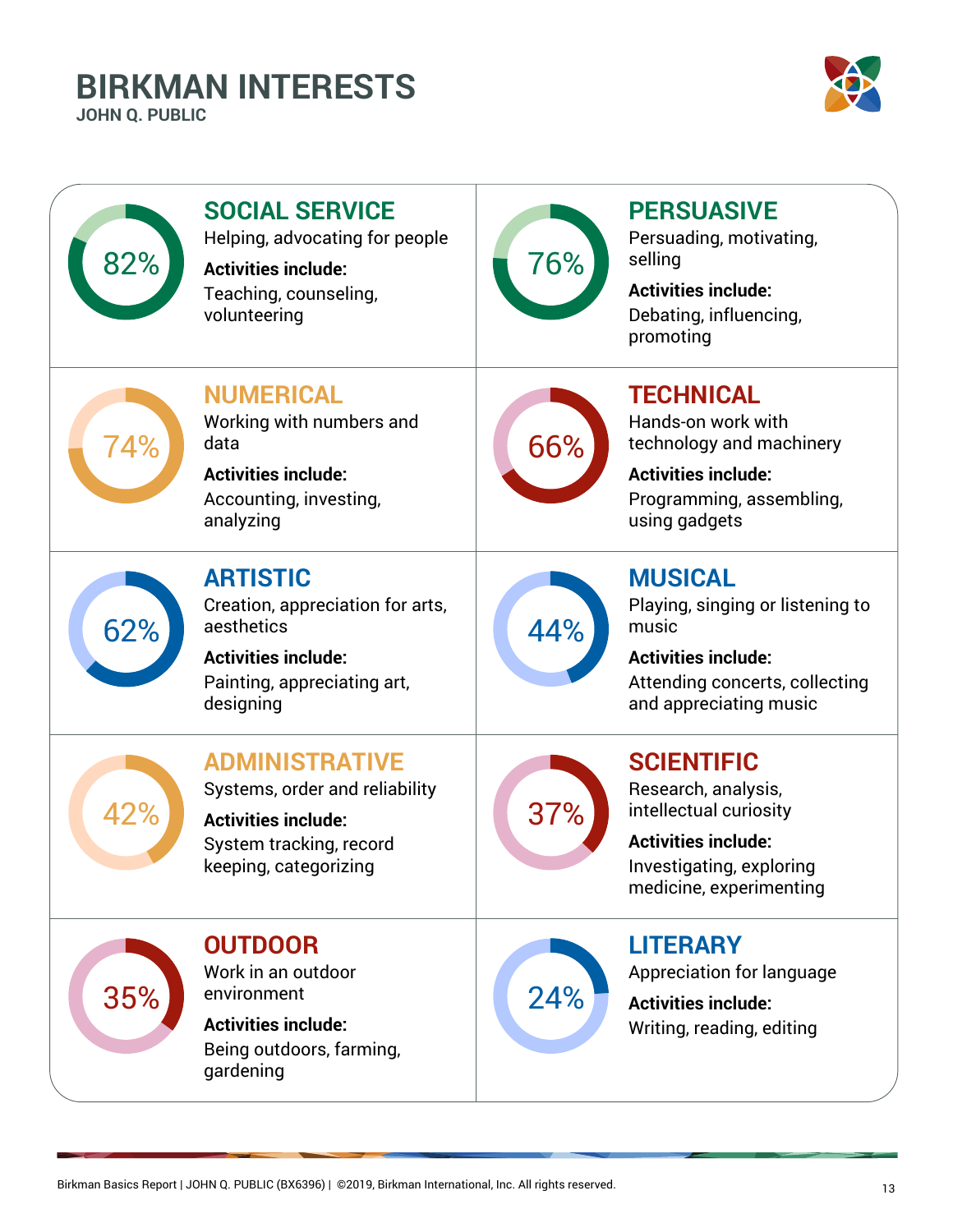# <span id="page-13-0"></span>YOUR STRENGTHS

This section goes beyond the Birkman colors and takes a more in-depth look at the strengths that make you uniquely you.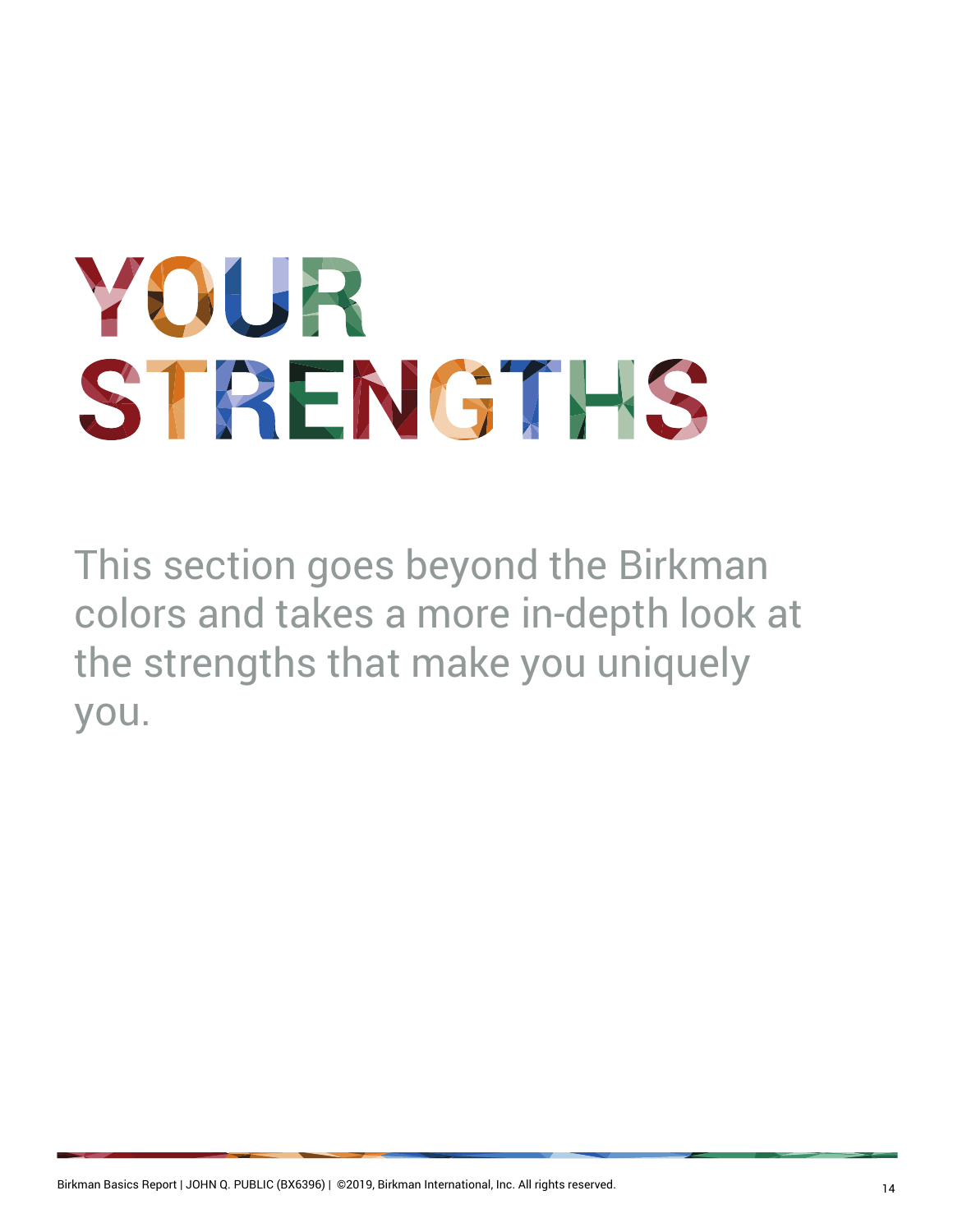## **BIRKMAN INSIGHTS**

**JOHN Q. PUBLIC**



#### **YOUR STRENGTHS**

These strengths were generated based on your responses to the Birkman questionnaire. Carefully read each statement and check the ones that are most significant to you.

- You like influencing people directly, persuading them to your point of view or training them
- You enjoy and can be effective at helping other people and making their lives better or more productive
- You enjoy working with numbers, or being involved with tasks that involve the use or manipulation of numbers
- $\bigcirc$  You are straightforward and find it fairly easy to speak your mind, even with superiors
- You are structured and organized in your thinking and approach, and you bring these tendencies to the work you do
- $\bigcirc$  You tend to be something of a natural authority figure; you can take charge when there seems to be a lack of leadership
- You are competitive, and are prepared to work hard in order to be the best
- $\bigcirc$  You have a high energy level, and like to be busy doing things rather than thinking about them
- You like to have plenty of variety in your work, and to have more than one task to do at a time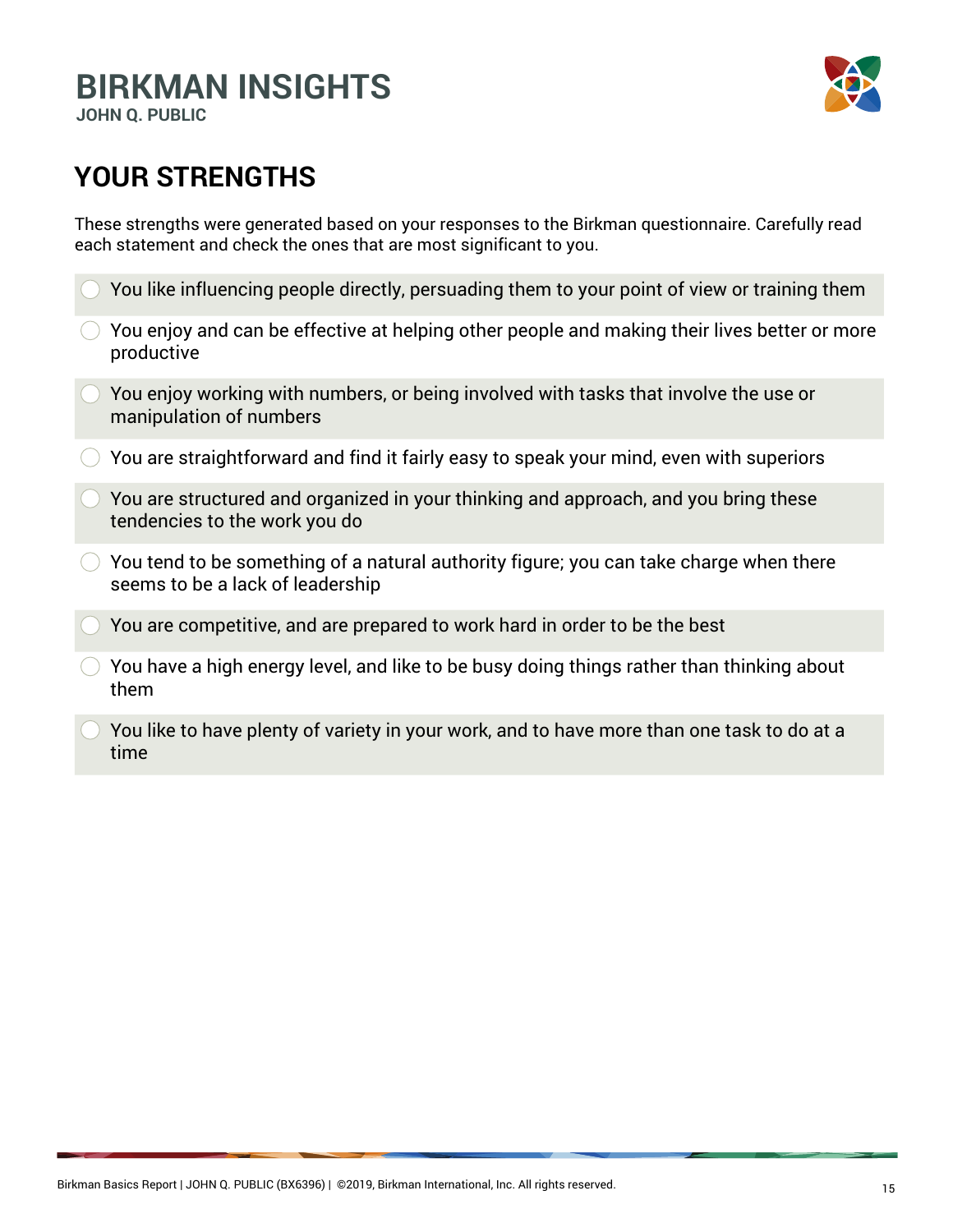# <span id="page-15-0"></span>YOUR CAREER EXPLORATION

This section takes the information we have covered thus far and matches your personality profile to career families.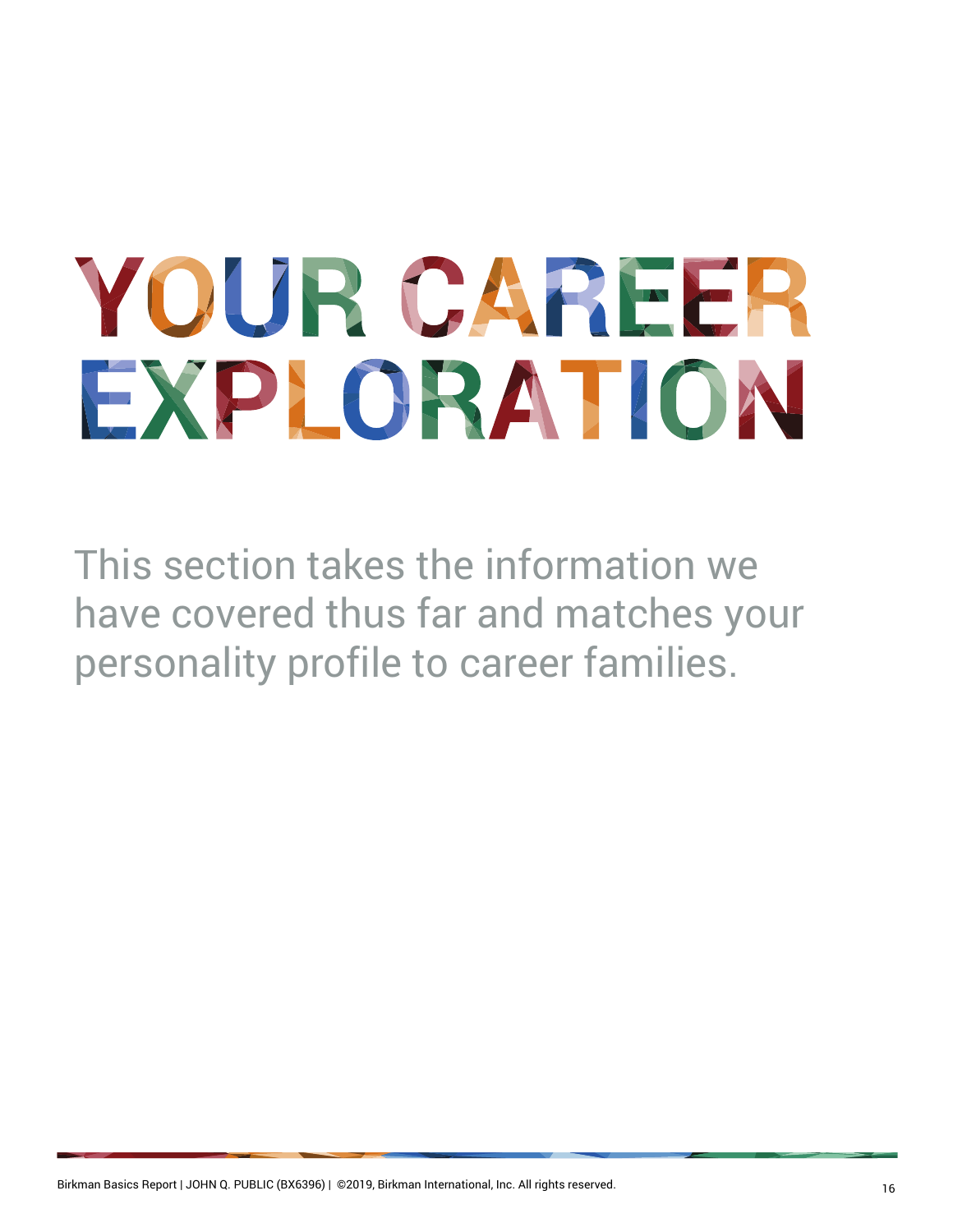## **CAREER EXPLORATION OVERVIEW**



**JOHN Q. PUBLIC**

The Career Exploration Overview is intended to expose you to the in-depth occupational information the Birkman measures. This page displays your strongest career options based upon your scores for Interests, Usual Behavior and Needs. This information will give you a better understanding of yourself and the careers in which you will be most comfortable.



#### **Why might knowing this be helpful to you?**

It depends on your career goals. If you are interested in exploring career fields, now or in the future, your Birkman results provide meaningful data around job families you may wish to consider and explore. They are not designed to be a predictor of success nor limit your exploration. Instead, we hope that you may use this data to formulate a deeper understanding of your ideal environments and the jobs you might enjoy.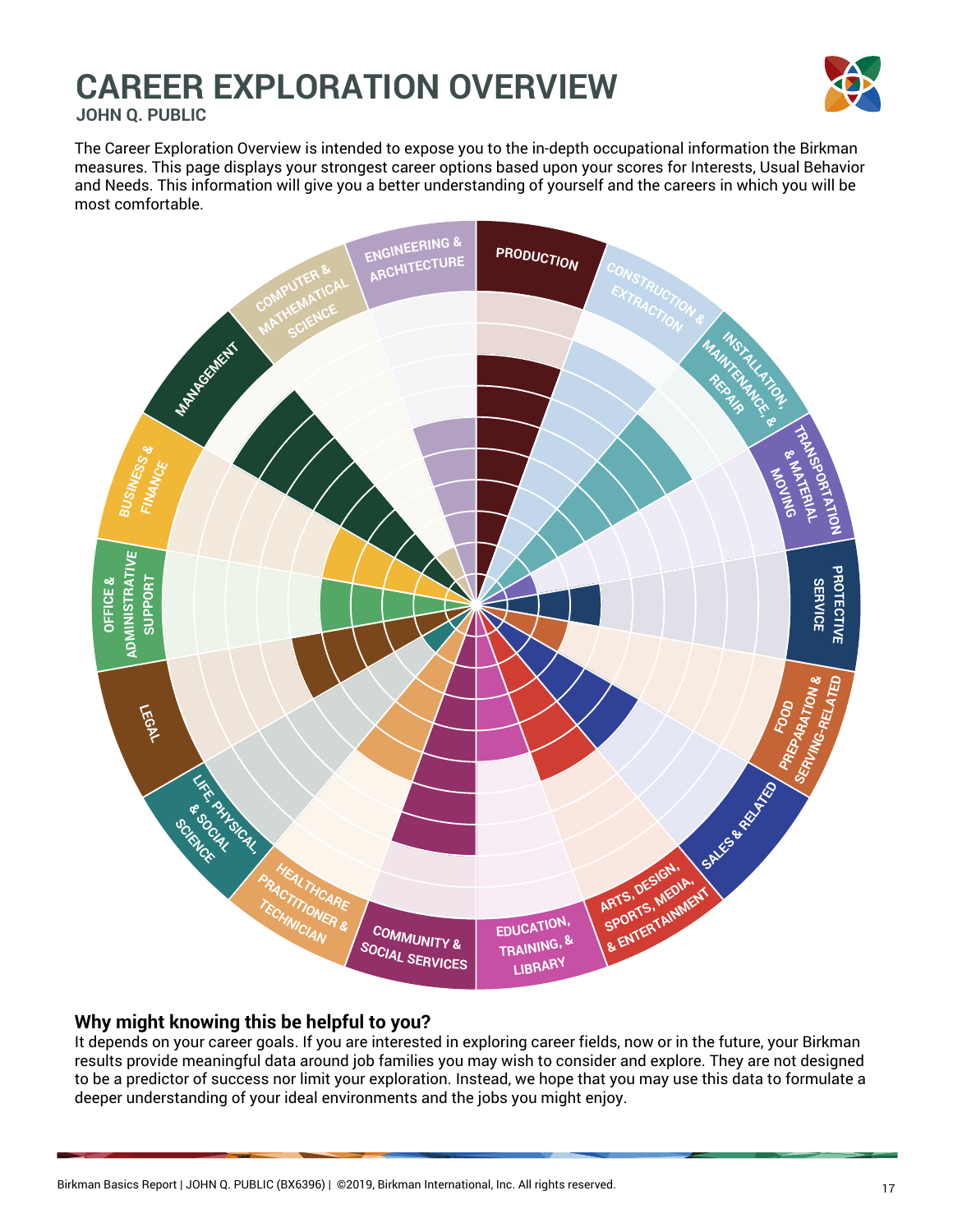## **CAREER EXPLORATION OVERVIEW**

**JOHN Q. PUBLIC**

This section gives you additional information on the Job Families you most closely match. If you are interested in a more detailed career exploration that includes your match to specific careers, **you may request a copy of your Career Exploration Report from your Birkman Consultant or from Birkman directly.**

#### **Your Top 6 Career Areas to Explore**

#### **Construction & Extraction**

Performing hands-on work functions related to the building of structures or the removal of materials from natural settings for use in construction or other applications. Duties may include bricklaying, carpentry, masonry, roofing, plumbing, inspecting integrity of structures according to building codes, mining, drilling, and disposal of construction byproducts, using specialized tools and equipment.



#### **Management**

Planning, directing, and coordinating high-level activities within an organization. Duties may include managing personnel, creating budgets, developing and implementing strategies, creating organizational policies, and supervising company operations. These managerial functions are similar in nature across various industries and fields (e.g. engineering, sales, human resources, medical).



#### **Community & Social Services**

Counseling, rehabilitating, and/or supporting social and psychological matters of individuals, groups, or communities. Duties may include helping individuals maximize their mental and emotional well-being, cope with addictions, and lead healthy lifestyles, as well as providing spiritual, moral, or vocational guidance.

#### **Installation, Maintenance, & Repair**

Performing hands-on work functions related to the installation, maintenance, and repair of various machinery, systems, vehicles, and other serviceable equipment. Duties may include diagnosing, adjusting, servicing, and overhauling engines, telecommunications and/or security systems, heating, vacuuming, and air-conditioning units, and electronics.



#### **Production**

Producing, creating, and/or manufacturing a variety of products (e.g., food, lumber, electrical equipment, fabrics, metals, plastics, stones, fuel) through the operating of specialized tools and/or equipment. Duties may include baking pastries, binding books, cutting, shaping, and assembling furniture, assembling electronics, shaping molten glass, fabricating jewelry, welding metal components, among other specific production tasks.

#### **Engineering & Architecture**

Applying principles and technology of chemistry, physics, and other scientific disciplines into the planning, designing, and overseeing of physical systems and processes. Duties may include creating, testing, developing, and maintaining tools, machines, electrical equipment, buildings/ structures, or other physical entities.

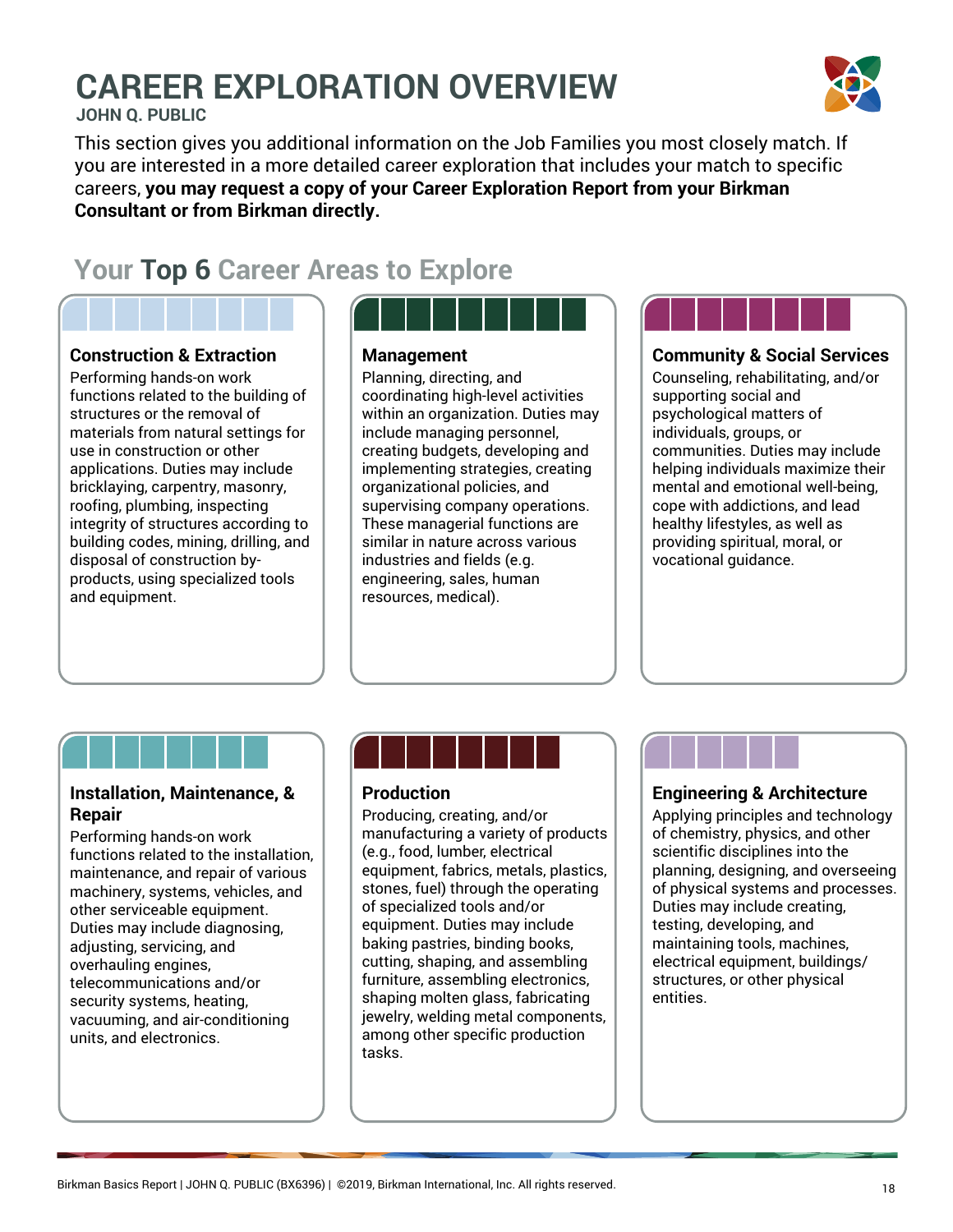# <span id="page-18-0"></span>YOUR ACTION PLAN

It's time to put your learning into action! This section allows you to document your learning and commit to future goals.